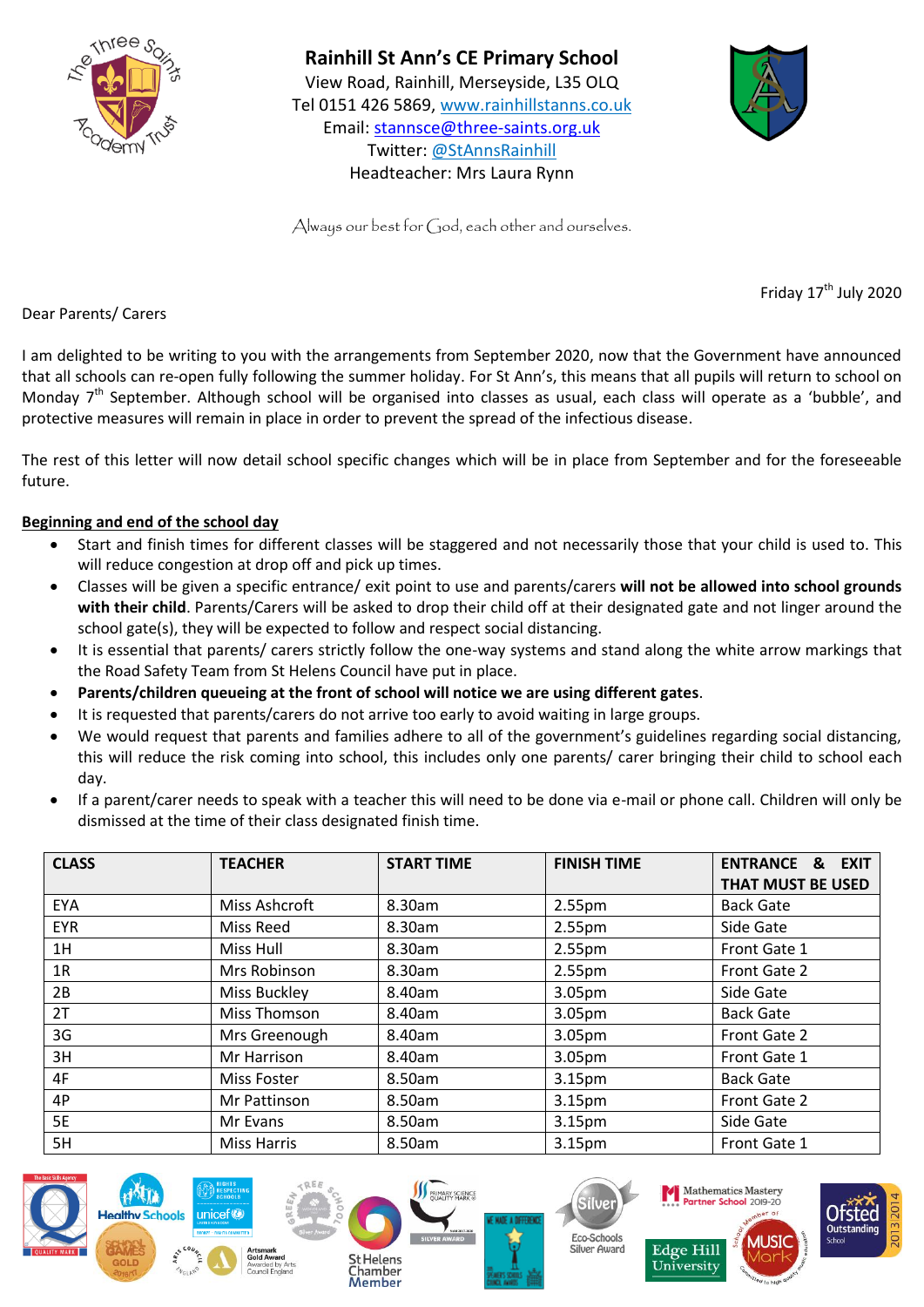



Always our best for God, each other and ourselves.

| 60 | <b><sub>ገ</sub></b> 'Shea<br>Miss | 9.00am | $\sim$ $\sim$<br>3.25pm | `Gate ⊥<br>ron  |
|----|-----------------------------------|--------|-------------------------|-----------------|
| 6P | $\cdots$<br><b>Phillips</b><br>Mr | 9.00am | 3.25pm                  | `Gate ∠<br>ron. |

# Location of Gates:

**Back Gate:** The entrance to the back gate is on Weaver Avenue.

**Side Gate:** This entrance is at the front of school on View Road. It is a small green gate that is accessed via the driveway to the carpark. It is close to the Base entrance.

# **Travelling to school**

- Where possible families should avoid travelling to school via public transport. If it is necessary to use public transport, family members should comply with all protective measures in place.
- It is recommended where Y5/6 children can walk to and from school on their own, they should. Parents/ carers will be given the opportunity, through a survey on Monday  $20^{th}$  July, to indicate if their child will be walking to and from school independently. Y5/6 children are not permitted to walk home once the clocks go back (from 25th October 2020– 28<sup>th</sup> March 2021).

#### **The school will operate as follows**

- The children will work in their self-contained classes with their class teacher and any assigned teaching assistants. Classes will not mix at any time. The only other adults who will work with that class are school staff that cover in a class teacher's absence, or external professionals who deliver an aspect of the curriculum e.g. RE, French, Music or Sport.
- Where children work in others areas of the school, the area will have been cleaned before they access it.
- Where children work with pupils from another class (e.g. academic or therapeutic intervention group), social distancing measures will be in place.

#### **Classrooms**

- In class where children are seated, they will sit side by side and face the front.
- All soft furnishings have been removed from the setting: this is because they are difficult to clean as stated in the Government guidance.
- Children will have their own individual stationery packs. These will be made up of frequently used equipment such as pencils.
- Shared equipment will be cleaned between use.

#### **Snack**

- Children can bring a healthy snack from home e.g. Toast, fruit or veg.
- Alternatively you will be able to purchase toast from school **week commencing 14th September 2020.** Toast is charged on a half-termly basis and paid via Parentpay.

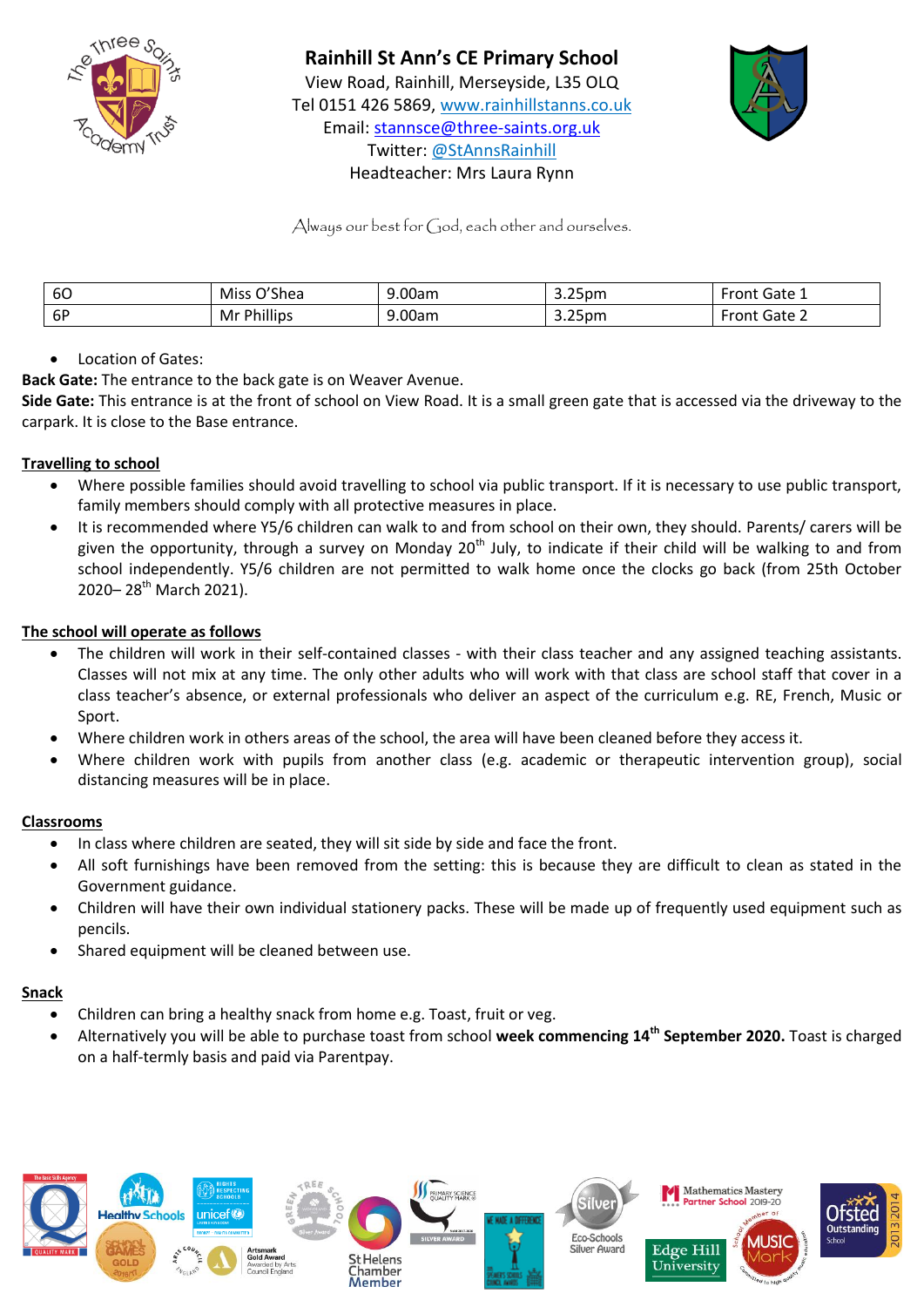



Always our best for God, each other and ourselves.

#### **Lunchtime**

- Children will eat lunch in their classroom (with the exception of the Early Years) that they are being taught in at an allocated time; this is to prevent children crossing in the corridor areas and mixing with other year groups in the hall.
- Early years children will eat in the hall at class tables.
- School dinners will start at different times through the school day to reduce the risk of unnecessary contact as far as practically possible.
- School meals will vary between cold packed lunches and hot meals (Mellors to confirm).

#### **Toileting**

- Children will use an allocated toilet one at a time.
- Toilets and bathrooms will be frequently cleaned.

#### **Visitors**

- Visitors will not be allowed into school unless they are absolutely necessary for the running of the school, and they will be socially distance from the children.
- As far as possible meetings will be conducted virtually.

#### **Cleaning**

 Surfaces within the classroom will be cleaned in the middle of the day by our teaching staff, as well as at the end of the day by our cleaning operatives.

#### **Clothing**

- Children must wear full and correct school uniform with **black school shoes** from September.
- Clothing needs only to be washed the normal amount in the normal way.
- To reduce the opportunities of close contact between staff and children, children should wear shoes with velcro straps until they can tie their own shoe laces, and wear an elasticated tie until they can tie one independently.
- **No jewellery, including clear plastic earrings/ retainer from September for health and safety reasons. Any parent wishing to have their child's ears pierced must do so during the first week on the summer holidays only, as all earrings must be removed before returning to school.**
- On the days children have PE, they will wear their school PE kit to school and trainers. The PE kit is a compulsory part of the uniform.

| <b>CLASS</b> | <b>PE DAYS</b>                    |
|--------------|-----------------------------------|
|              | Children to wear PE kit to school |
| EYA          | Thursday                          |
| <b>EYR</b>   | Wednesday                         |
| 1H           | Wednesday and Friday              |
| 1R           | Wednesday and Friday              |
| 2B           | Tuesday and Thursday              |
| 2T           | Tuesday and Thursday              |
| 3H           | Monday and Friday                 |
| 3G           | Monday and Friday                 |

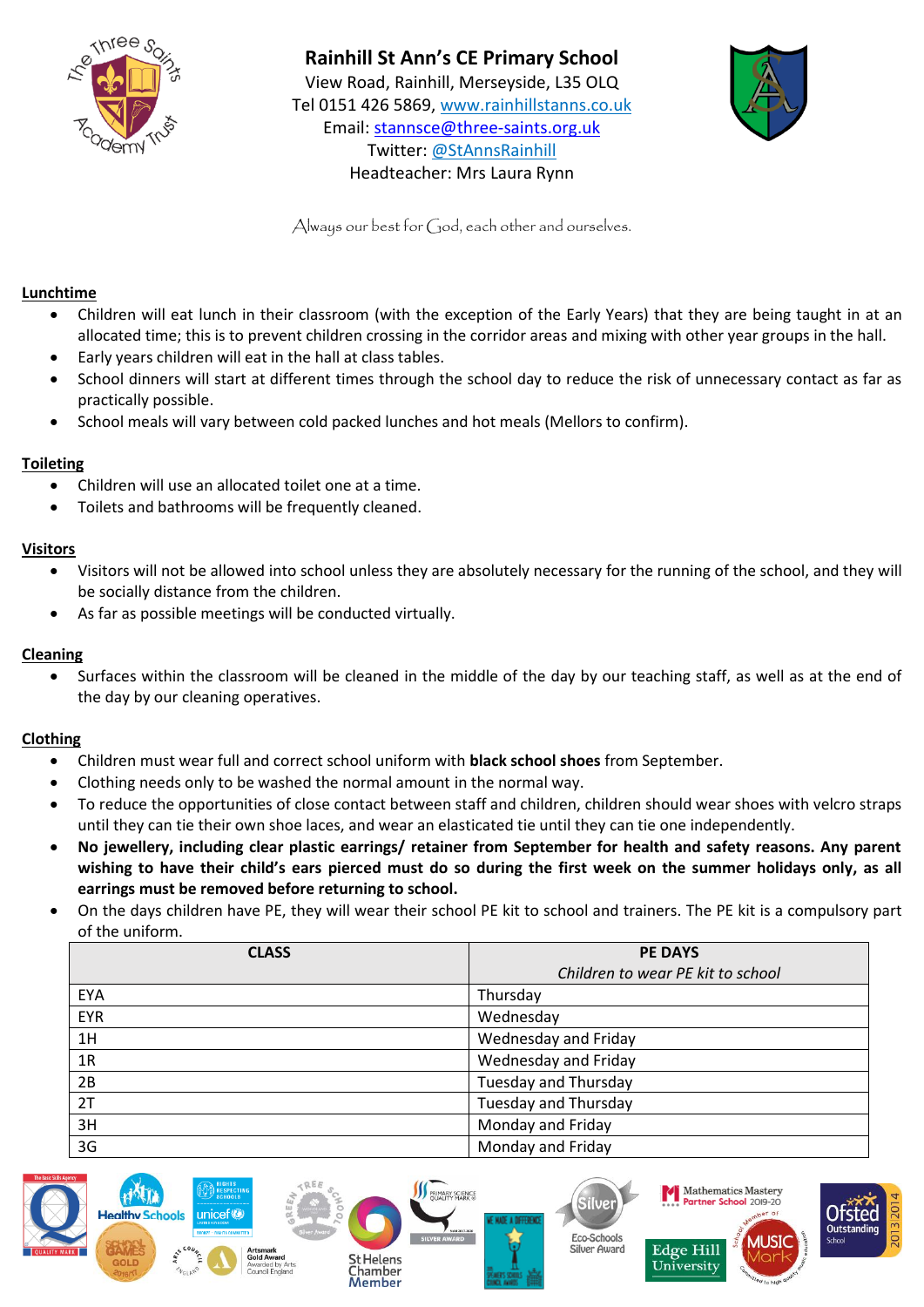



Always our best for God, each other and ourselves.

| 4F | Tuesday and Thursday         |
|----|------------------------------|
| 4P | Tuesday and Thursday         |
| 5E | Tuesday and Friday           |
| 5H | <b>Tuesday and Wednesday</b> |
| 60 | Wednesday and Thursday       |
| 6P | Wednesday and Thursday       |

# **Hygiene measures**

- Children will be asked to wash their hands and use hand sanitiser throughout the day, including on arrival and before leaving.
- Children should wash their hands before coming to school.
- We will try to encourage the children to use good respiratory hygiene by promoting the 'Catch it, Bin it, Kill it' approach and reminding children not to touch their face and catch coughs and sneezes in the crook of their elbow.
- Any child wearing face coverings to school must remove these immediately on entering school. If disposable they will be placed in the bin, if re-useable, children should bring a bag to school to put the covering in.

#### **What can children bring to school?**

- Children will only be allowed to bring into school the following items:
- Coat: Children and staff will move around the building as far as possible around the outside of the building to reduce passing and congestion, for this reason it is essential that children bring a coat to school each and every day regardless of the weather forecast.
- Sun hat
- School book bag
- Water bottle
- Reading book (letter to follow)
- Home School Reading Diary (although staff will not be permitted to touch these, stamps will be used instead)
- Packed lunch box (if applicable)
- Healthy snack if not having toast from school (**fruit/ veg or toast from home only**)
- Mobile phones: Children are only permitted to bring a mobile phone to school if they are walking to and from school unsupervised.
- Wellies: As the field will be used as an outdoor play area, in order to reduce missing between classes, every day **all children** will need a pair of wellies which will be left in school in a named carrier bag.

#### **First Aid**

 School will carry on delivering and providing emergency First Aid for the children as we do now, however if it suspected that a child is showing symptoms of the coronavirus, it will be necessary for staff members to wear PPE while completing First Aid to protect the children and themselves. This also applies to any personal hygiene care if any child requires this.

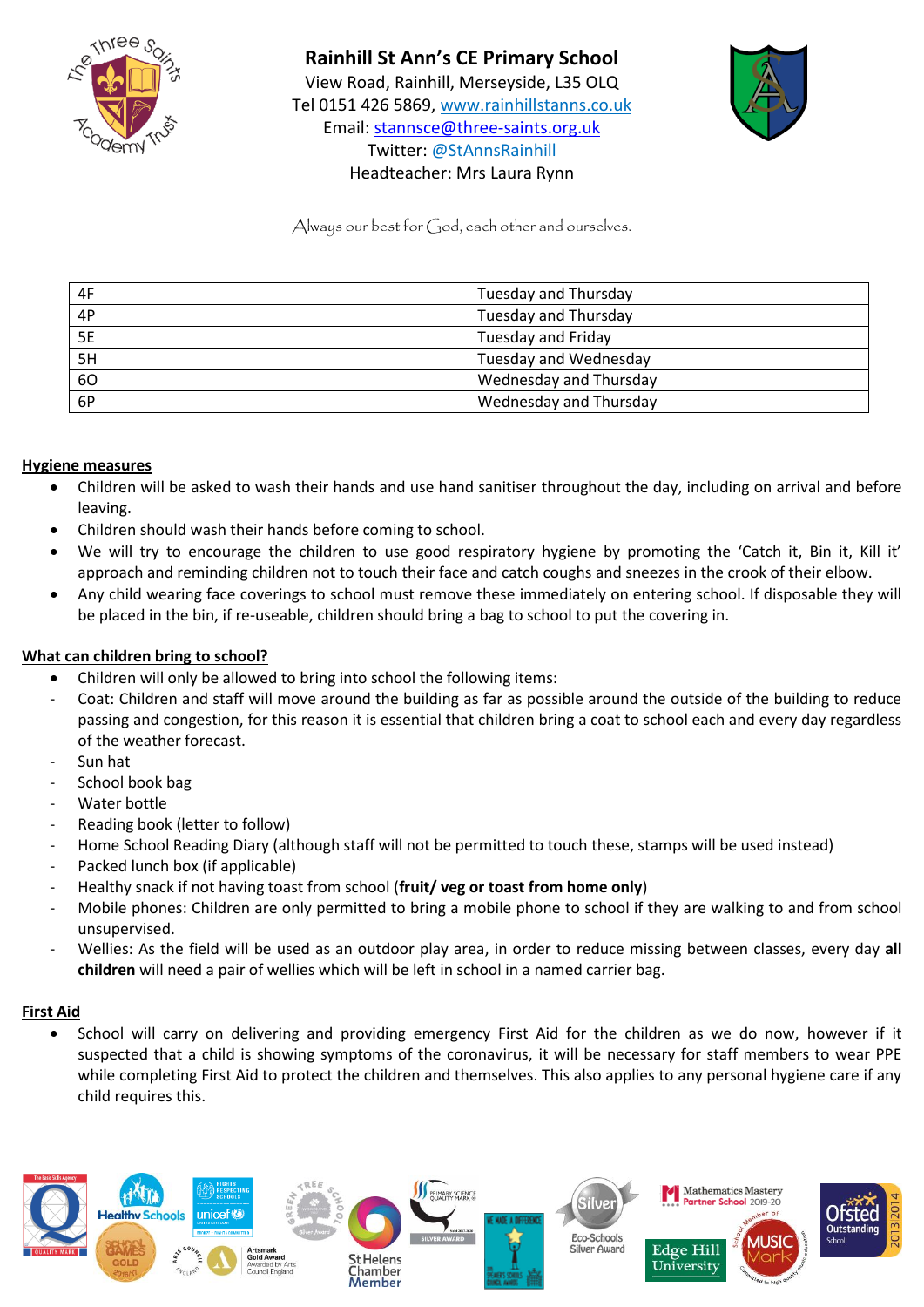



Always our best for God, each other and ourselves.

#### **Homework**

 We will not be sending any homework home other than reading books. All homework will be online – more details to follow in September.

# **Behaviour expectations**

- School has an addendum to our Relationships and Behaviour Policy which supports the wider opening of school. This can be found on our school website.
- Children must continue to follow school rules, but in addition must follow staff instructions in relation to social distancing and hygiene measures. If a child deliberately decides not to follow instructions off any staff member and puts others at risk, a separate risk assessment will be conducted for the child.

#### **Pupils with Special Educational Needs**

For children with SEND an individual risk assessment will be carried out for them before their return.

# **Attendance**

 Attendance from September is mandatory and our usual attendance policy and procedures will apply (see website). If your child is of school age, attendance is once again compulsory and school will resume following up and recording attendance. Sanctions including fixed penalty notices, in line with local authorities' code of conduct will once again be applied as necessary. Where there are concerns around a child's safety and well-being, socially distanced home visits will be carried out.

# **Parent/Carer & Child Home School Agreement**

 Addendums to the parent/carer and child section of the Home School Agreement have been drafted. One for parents/ carers will be sent as a survey via text for parents/ carers to complete on Monday 20<sup>th</sup> July. The children's addendum will be discussed with your child on their first day back in school and can be found on our school website.

# **Gatherings**

- There will be no gatherings such as collective worship.
- There will be no events which families will be invited to.

#### **Home School Communication**

 All communication between home and school will be done through email or phone call (no face to face meetings can be facilitated).

#### **Pupil Mental Health & Wellbeing**

- Our initial focus when children return is keeping safe, routines and hygiene, alongside their mental health and wellbeing.
- Children will take part in weekly Personal Social & Health Education lessons.

# **The Curriculum**

 As children get used to their setting and new routines, they will start to access structured learning with a strong focus on Mathematics, English and Phonics (EYs & KS1).

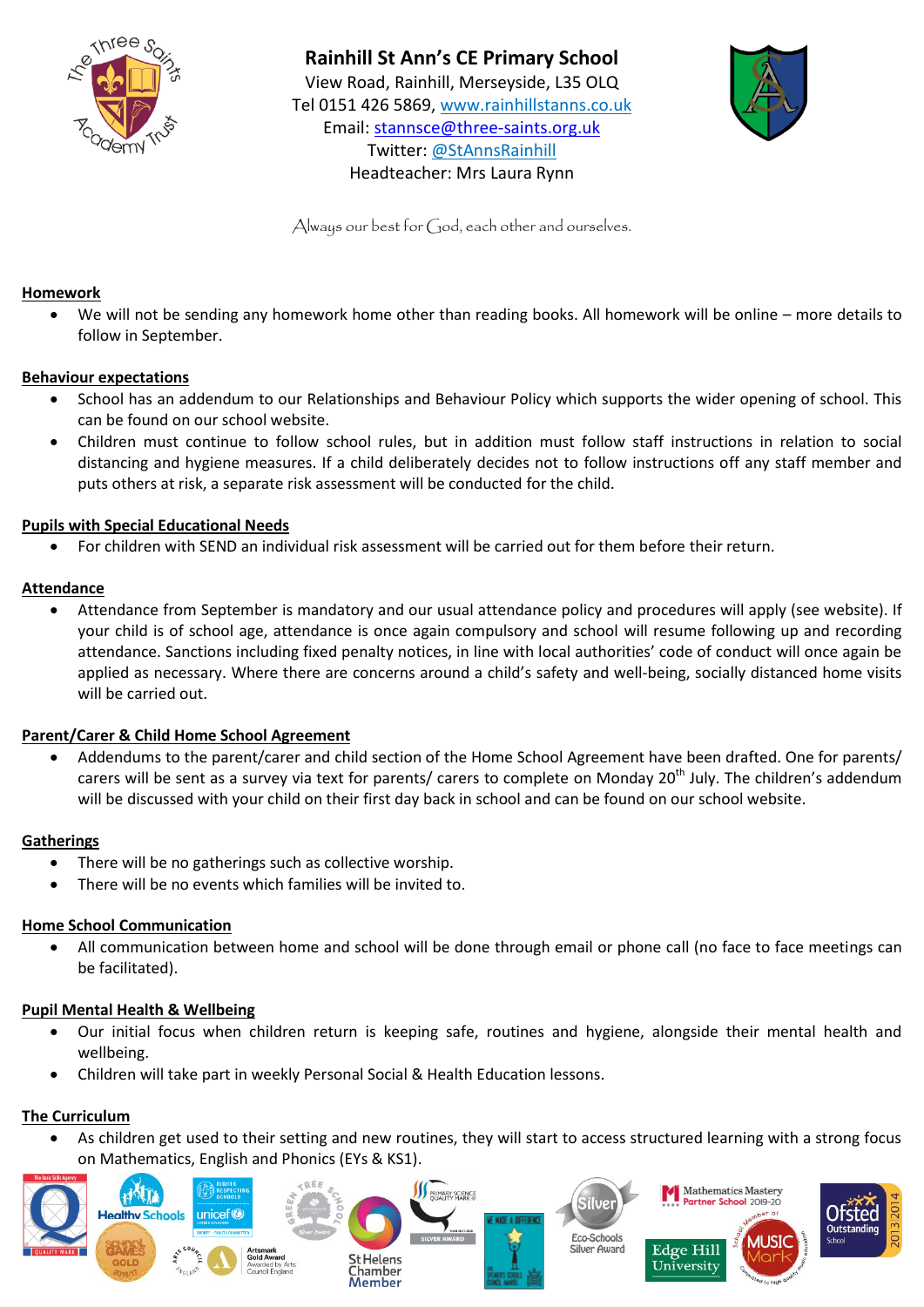

# **Rainhill St Ann's CE Primary School**

View Road, Rainhill, Merseyside, L35 OLQ Tel 0151 426 5869, [www.rainhillstanns.co.uk](http://www.rainhillstanns.co.uk/) Email: [stannsce@three-saints.org.uk](mailto:stannsce@three-saints.org.uk) Twitter: @StAnnsRainhill Headteacher: Mrs Laura Rynn



Always our best for God, each other and ourselves.

- No educational visits will take place during the Autumn term.
- No singing in groups of more than 15.
- No contact sports will be played.
- No residentials will take place during the 2020-21 academic year.

# **Base Breakfast & After School Club**

- BASE Breakfast and After School Club will be in operation next academic year. If you completed the survey that was sent out last week, your child's place has been confirmed, and you will have received a letter today detailing the arrangement in place as it will look a little different due to the protective measures.
- If you did not receive a letter about Base today, this means you have not reserved a place for your child in Base next year. If you would like a place for your child, please contact school no later than noon on Monday 20<sup>th</sup> July.

# **Other Childcare**

 Parents who use child minders or other wraparound providers are asked to limit this as far as possible and we would encourage you to seek assurance that the providers are carefully considering their own protective measures and only use providers that can demonstrate this.

# **Local Lockdown**

 If a local area sees a spike in infection rates that is resulting in localised community spread, appropriate authorities will decide which measures to implement to help contain the spread. The Department for Education will be involved in decisions at a local and national level affecting a geographical area, and will support appropriate authorities and individual settings to follow the health advice. This may result in a localise lockdown. In the event this happens, school will educate the children remotely.

# **Ongoing Risk Assessment**

- We will continue to evaluate our risk assessment and it may be appropriate to shut parts of the school depending upon different circumstances - this may relate to the number of cases, staff absences, staff shortages and any other factors that may make it unsafe or unmanageable for all parts of the school to remain open. In some cases, it may be necessary to shut the school entirely.
- As documentation published by the Government changes regularly, we will continue to update our practice and risk assessments and let you know of any changes.

# **What to do if your child develops symptoms of the coronavirus:**

Parents/carers must be ready and willing to:

- [book](https://www.gov.uk/guidance/coronavirus-covid-19-getting-tested) a test if for their child if they are displaying symptoms. Pupils must not come into the school if they have symptoms, and will be sent home to self-isolate if they develop them in school. All children can be tested, including children under 5, but children aged 11 and under will need to be helped by their parents/carers if using a home testing kit
- provide details of anyone they have been in close contact with if they were to test positive for coronavirus (COVID-19) or if asked by NHS Test & Trace
- [self-isolate](https://www.gov.uk/government/publications/covid-19-stay-at-home-guidance/stay-at-home-guidance-for-households-with-possible-coronavirus-covid-19-infection) if they have been in close contact with someone who develops coronavirus (COVID-19) symptoms or someone who tests positive for coronavirus (COVID-19)